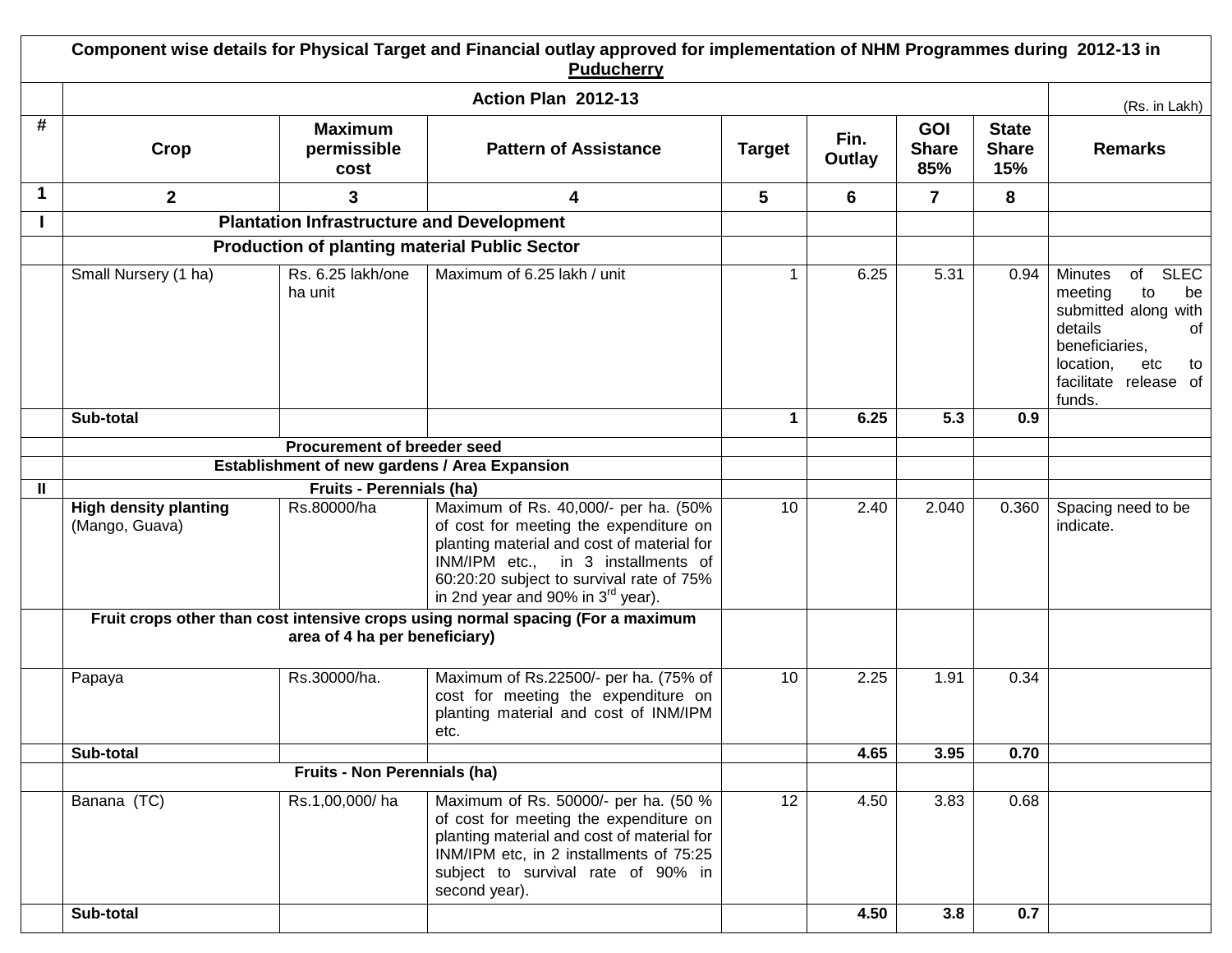|                |                                                                         | Maintenance (II Year)        |                                                                                                                                                                                                                                                                                                                                 |        |       |       |       |  |
|----------------|-------------------------------------------------------------------------|------------------------------|---------------------------------------------------------------------------------------------------------------------------------------------------------------------------------------------------------------------------------------------------------------------------------------------------------------------------------|--------|-------|-------|-------|--|
|                | <b>Fruits - Perennials</b>                                              | Rs.1,00,000/ha               | Maximum of Rs. 50,000/- per ha. (50%<br>of cost for meeting the expenditure on<br>planting material and cost of material for<br>INM/IPM, in 3 installments of 60:20:20<br>subject to survival rate of 75% in 2nd<br>year and 90% in 3rd year for perennial<br>crops and for non perennial crops in 2<br>installments of 75:25). | 10.0   | 1.00  | 0.85  | 0.150 |  |
|                | Fruits - Non Perennials (ha)                                            | Rs.70,000/ha                 | Maximum of 35000/- per ha. (50% of<br>cost for meeting the expenditure on<br>planting material and cost of material for<br>INM/IPM<br>2<br>in<br>installments<br>75:25) subject to survival rate of 90% in<br>second year).                                                                                                     | 119.34 | 6.71  | 5.71  | 1.01  |  |
|                | Fruit crops other than cost<br>intensive crops using normal<br>spacing. | Rs.25,000/ha                 | Maximum of Rs. 18,750/- per ha. (75%<br>of cost for meeting the expenditure on<br>planting material and cost of material for<br>INM/IPM, in 3 installments of 60:20:20<br>subject to survival rate of 75% in 2nd<br>year and 90% in 3rd year for perennial<br>crops and for non perennial crops in 2<br>installments of 75:25). | 10.15  | 0.47  | 0.40  | 0.07  |  |
|                | Sub-total                                                               |                              |                                                                                                                                                                                                                                                                                                                                 | 139.5  | 8.18  | 6.95  | 1.23  |  |
| $\mathbf{III}$ | Flowers (For a maximum of 2 ha per beneficiary)                         |                              |                                                                                                                                                                                                                                                                                                                                 |        |       |       |       |  |
|                | <b>Loose Flowers</b>                                                    |                              |                                                                                                                                                                                                                                                                                                                                 |        |       |       |       |  |
|                | <b>Small &amp; Marginal Farmers</b>                                     | Rs. 24,000/ha                | 50% of cost @ Rs.12,000 / ha. limited<br>to 2 ha per beneficiary                                                                                                                                                                                                                                                                | 50     | 6.00  | 5.10  | 0.90  |  |
|                | Sub-total                                                               |                              |                                                                                                                                                                                                                                                                                                                                 |        | 6.00  | 5.10  | 0.90  |  |
|                | Spices (For a maximum area of 4 ha per beneficiary)                     |                              |                                                                                                                                                                                                                                                                                                                                 |        |       |       |       |  |
|                | Seed spices and<br>Rhizomatic Spices.                                   | Rs. 25,000 / ha              | Maximum of Rs. 12,500/- per ha. (50%<br>of cost for meeting the expenditure on<br>planting material and cost of material for<br>INM/IPM etc).                                                                                                                                                                                   | 15     | 1.88  | 1.59  | 0.28  |  |
|                | Sub-total                                                               |                              |                                                                                                                                                                                                                                                                                                                                 |        | 1.88  | 1.59  | 0.28  |  |
| $\mathsf{V}$   |                                                                         | <b>Protected cultivation</b> |                                                                                                                                                                                                                                                                                                                                 | 97     | 17.0  |       |       |  |
|                | Green House structure                                                   |                              |                                                                                                                                                                                                                                                                                                                                 |        |       |       |       |  |
|                | a) Fan and Pad system                                                   | Rs. 1465/ Sq.m               | 50% of the cost limited to 4000 Sq.m<br>per beneficiary.                                                                                                                                                                                                                                                                        | 0.50   | 36.63 | 31.13 | 5.49  |  |
|                | <b>Plastic Mulching</b>                                                 | Rs. 20,000/ha                | 50% of the total cost limited to 2 ha<br>per beneficiary.                                                                                                                                                                                                                                                                       | 10.0   | 1.00  | 0.85  | 0.15  |  |